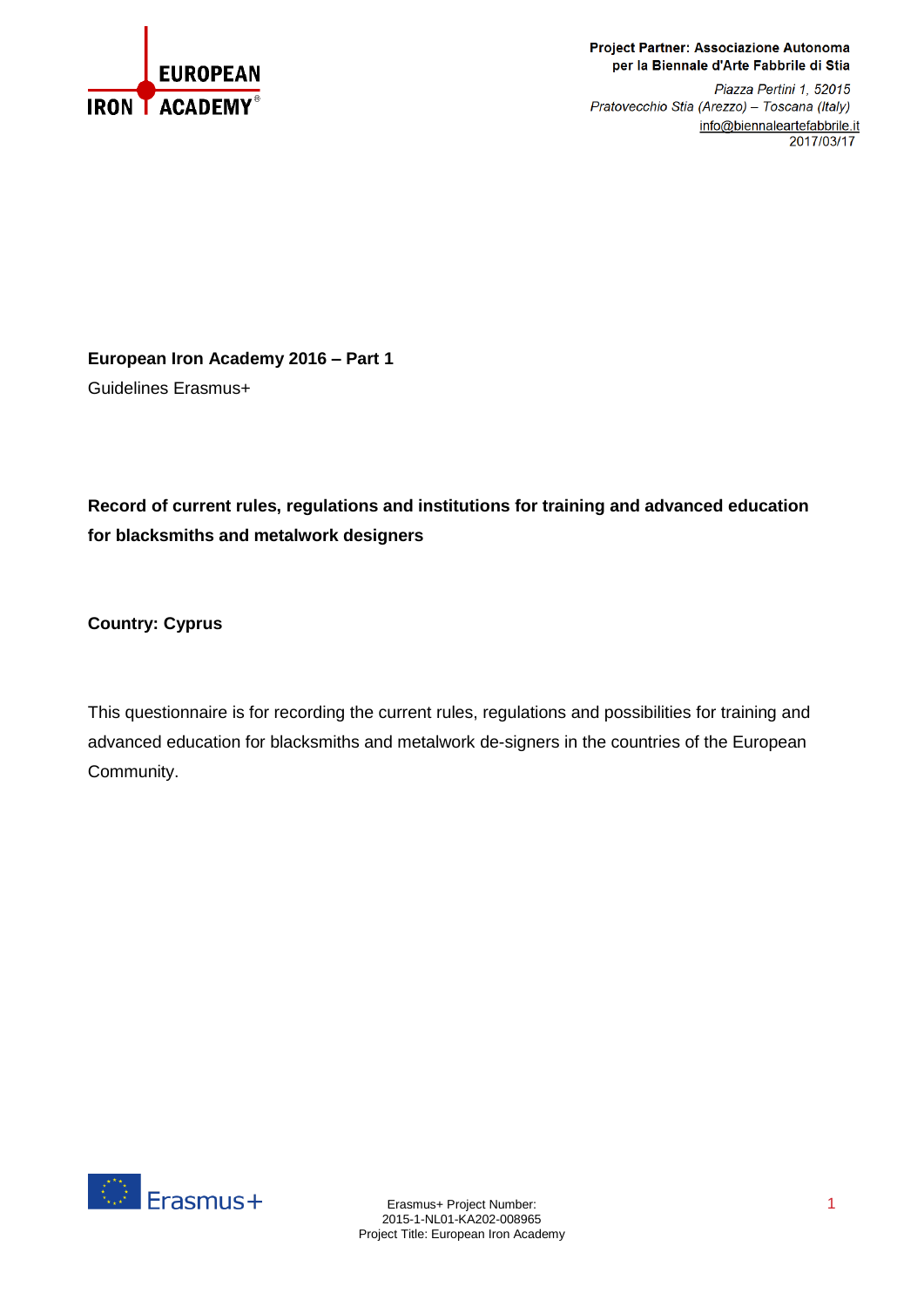

Project Partner: Associazione Autonoma per la Biennale d'Arte Fabbrile di Stia

Piazza Pertini 1, 52015 Pratovecchio Stia (Arezzo) - Toscana (Italy) info@biennaleartefabbrile.it 2017/03/17

1. Which Ministry is responsible for the education and employment in your country?

*Education: Ministry of Education and Culture, Mr. Elias Margadjis, 22800651 Employment: Ministry of Labour, Welfare and Social Insurance*

2. Which professional trade/associations are responsible for blacksmiths and metal workers in your country?

*Cyprus Metal Industries Association, <http://www.metal.org.cy/>*

3. Who is legally responsible for the training of blacksmiths and metal workers in your country? *That is: are there schools (state, private, training agencies) who provide preparation and training for young blacksmiths and metal workers?*

*There are no schools for blacksmiths and metal workers*

## *If these schools exist:*

- *Are there any conditions in order to be accepted?*
- *Is the education divided into 8 NQF/EQF levels?*
- *Who conducts the practical and theoretical exams?*
- *Who issues the certificates of the obtained level?*

- *Do any subsidies/benefits/loans exist at a regional or national level in order to support training in this field?*

## *If these schools DO NOT exist:*

- *Do any forums, blogs or like exist to allow the exchange of news and knowledge between people interested in this field? No*

- *Do any online professional training courses exist in this field, and if so, who issues the certificates? There are not. Please indicate person responsible and address*

4. Are there Institutes, Academies or Schools who specialize with advanced training (restoration work, preservation of historic buildings, etc…)?

*No there are not.*